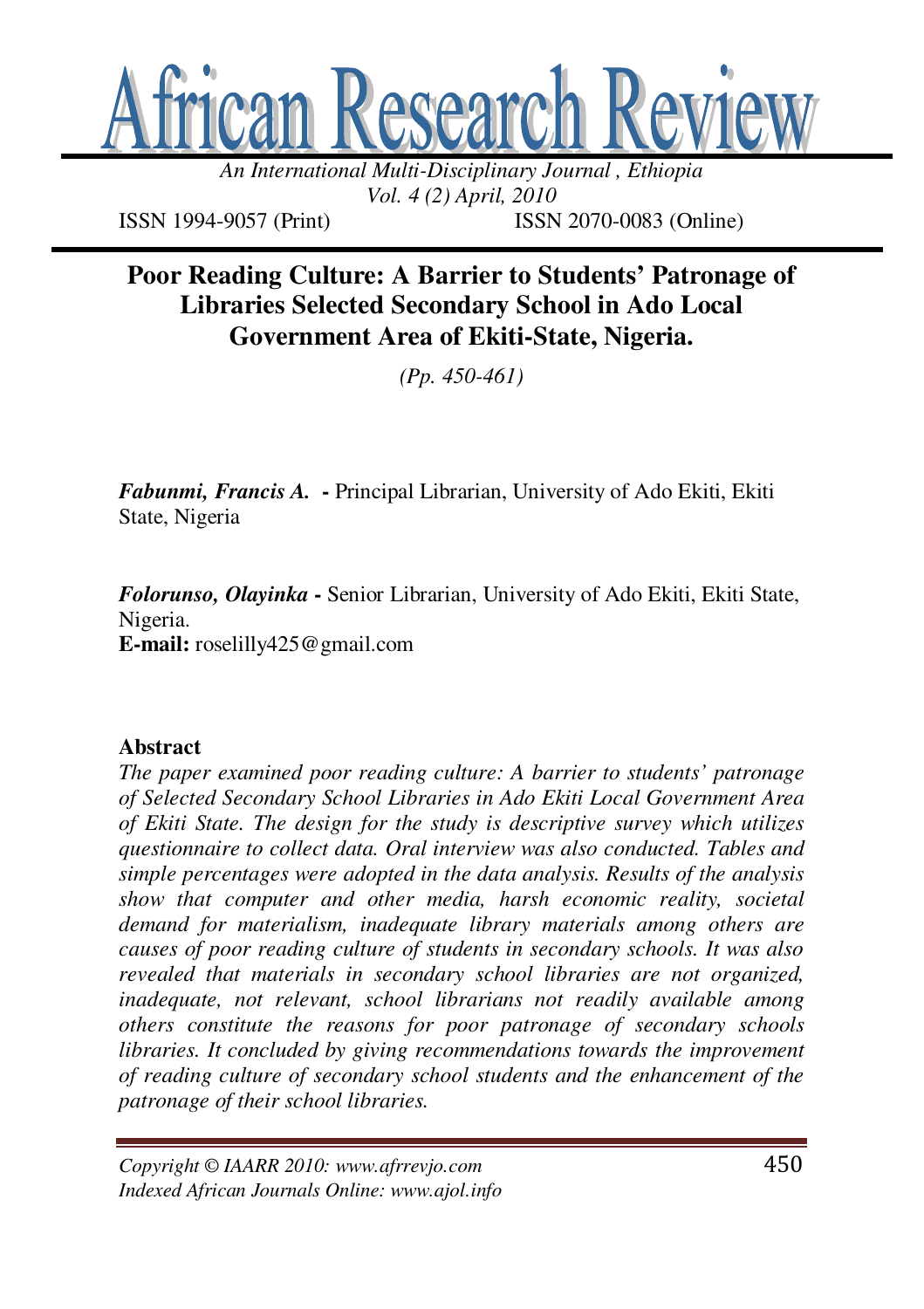# **Introduction**

It is axiomatic that few years back a family that produced a school certificate graduate had course to rejoice. This was because the school certificate holder was not easy to come by in those days. The products of the missionary and government schools were better compared to the secondary school learners today. The skills of reading and writing demonstrated then by secondary school leavers made them essential commodities in the various fields of work under government and private establishment. Their fluency in English language and their reading and writing dexterity were evident to the stuff of education received then. Patronage of school libraries incorporated to secondary school system becomes highly affected because students of today have poor reading culture.

However, this has turned out to have a multiply effect as most university graduates are ill-equipped and half baked. Secondary school learners cannot take minutes at meetings while primary school leaving certificate is no more accorded recognition. The performance of students nowadays is attributed to their poor background in the reading culture which is a carryover from their primary school through the secondary and up to the University level.

To read is to get ideas from print or written materials. Reading is a way of acquiring knowledge. Oyeyemi (2005) observed that reading is a means of tapping knowledge from superior minds.

Reading is a term used to refer to an interaction by which meaning encoded in visual stimuli by an author makes meaning in the mind of the reader. It involves the recognition of printed or written symbols which serve as stimuli for the recall or meaning through the intellectual manipulation of concepts already possessed by the reader. The resulting meanings are thereafter organized into thought process according to the purpose adopted by the reader, such an organization leads to modified thought and/or behaviour, or else leads to a new behaviour which takes its place either in personal or in social development. From another perspective, reading is defined as the vocalization of words in a given passage and the process of giving meaning to materials. This definition refers to reading aloud which beginners do quite often and enables teachers to detect and to correct errors spontaneously. Although, reading can be done aloud but vocalization in the course of silent reading slows down reading pace. For reading to be effective, it should be done with a good speed. Reading speed is expressed in the number of character or words read per minute.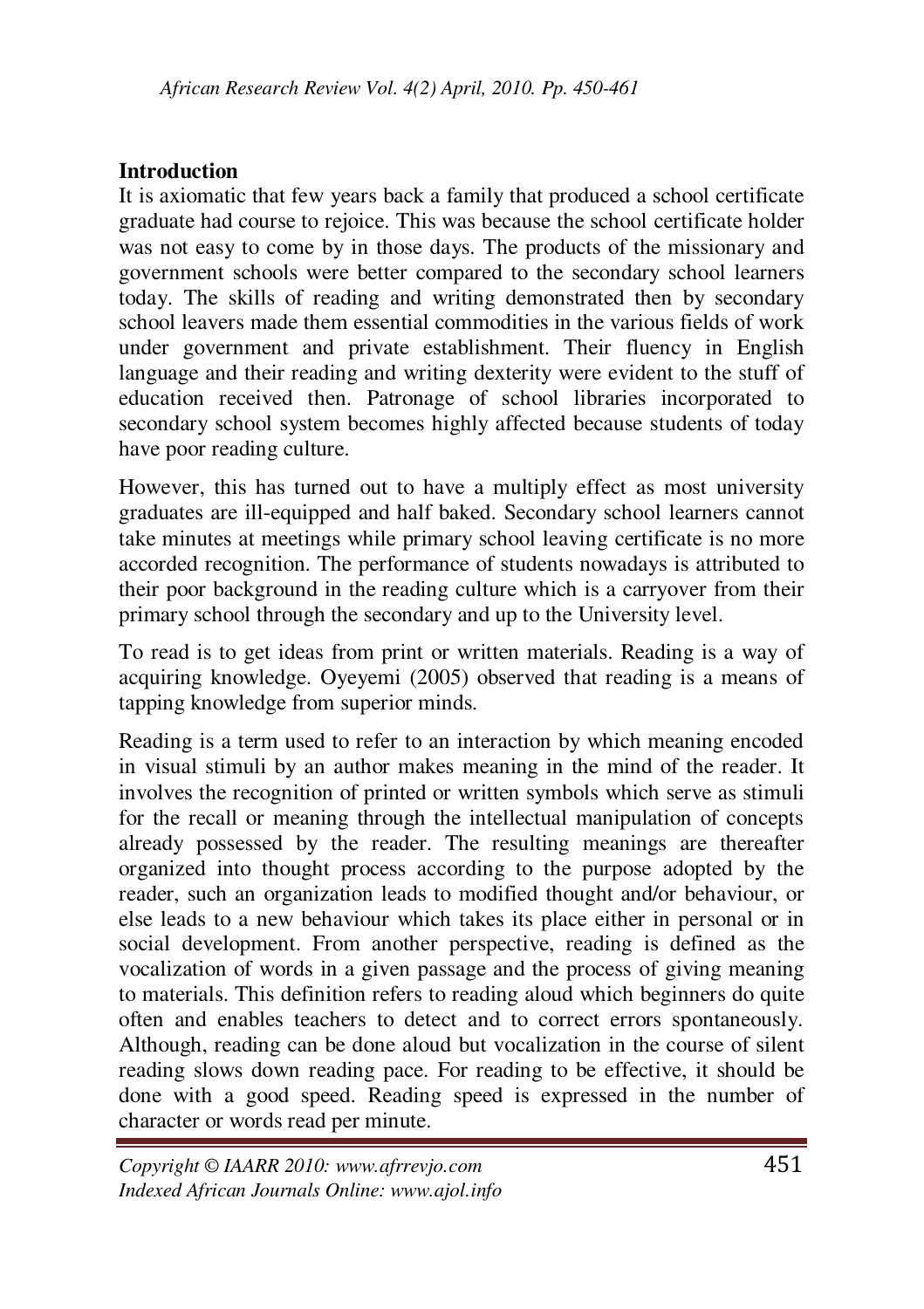Johnson (1999) observed that there are two types of reading namely, reading aloud and silent reading. Reading aloud involves audible vocalization of what is being read and is good for young learners because it exposes error for timely corrective measure. Reading aloud is used for speech delivery in public gatherings, and is also the format for dictation and oral comprehensive tests. In silent reading, the reader reads in the inside of him. In other words, he does not vocalize what he reads. Wide reading imposes reading silently and this is necessary for developing the reading habit, effective reading and for a profound understanding of literate and technical tests. The ability to read is essential to being able to learn any subject taught in school. In our high-tech society, proficiency in reading is a must to compete favourably in today's job market.

# **Objective of the Study**

In Nigeria today, reading culture of students is very poor. This makes the patronage of libraries to be affected negatively. It therefore makes it an issue of research for librarians and information professionals. A study of this nature would assist in finding out the causes of poor reading culture and negative effect it has on the patronage of libraries and also proffer useful recommendations geared towards improving reading culture of students and patronage of school libraries in Nigeria.

# **Literature Review**

Akinbola (2007) observed that the importance of reading cannot be denied. According to him while quoting the submission of the Nigeria University Commission, reading culture is a sustained regime of reading textual and non-textual materials for the purpose of broadening the horizon of knowledge within and outside one's disciplinary interest. Reading is essential to literacy and it is an emancipatory tool that liberates one from ignorance, disease and poverty as well as providing one with the liberty for all round development. For effective and efficient living and learning Onuhaogo (2000) maintained that one should be able to read. Reading according to him is the foundation of literacy. It is therefore evident through the above submission that for literacy to be functional, durable and development oriented, reading skill is essential. Also, as the event of the world is ever-changing, reading apart from stimulating one's cognitive ability, broadening one's understating by exposing the time expands the readers knowledge to be able to cope with new challenges in life.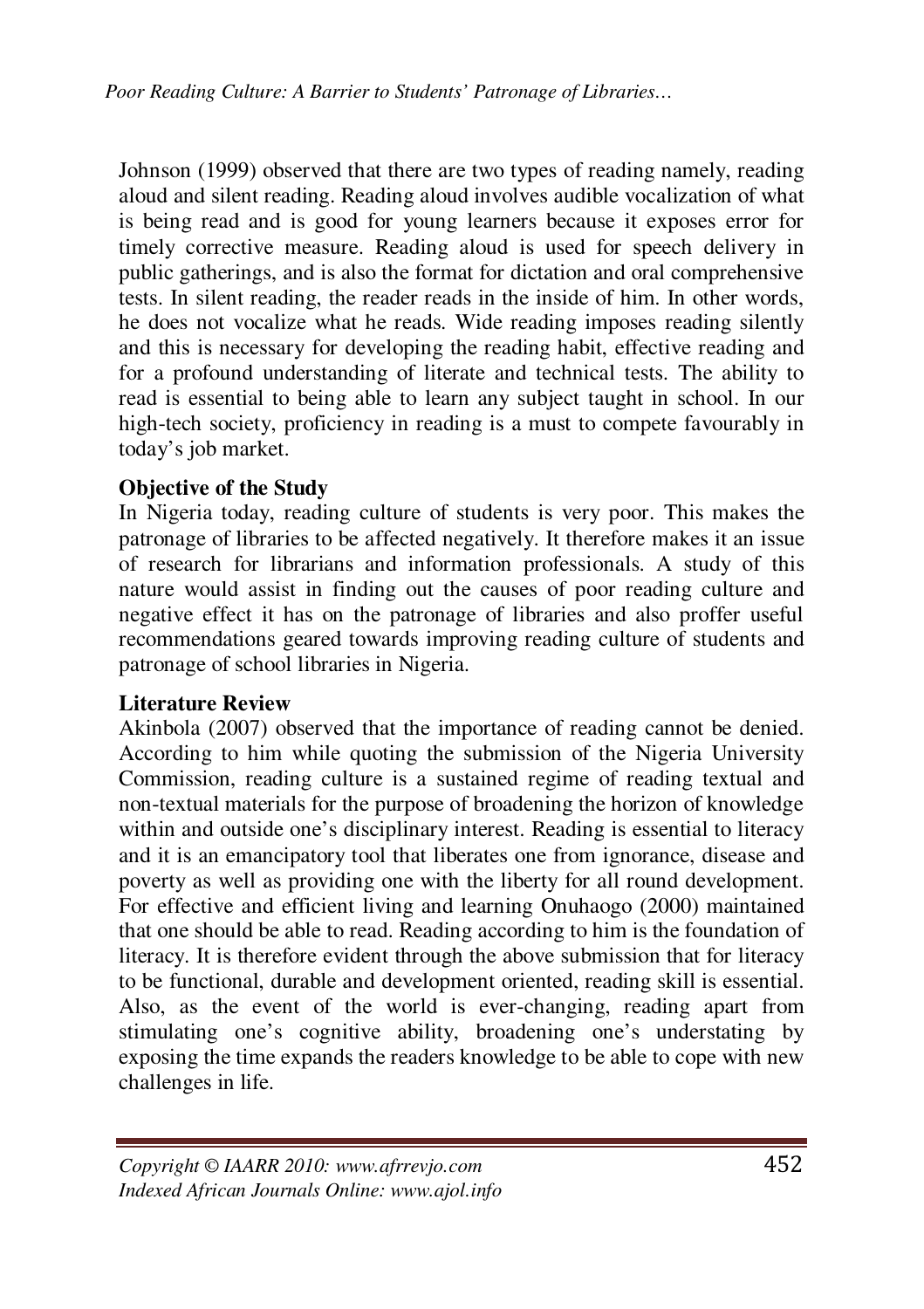According to Ike (1999) the successes brought about by these campaigns on the reading habit of Nigerians are minimal. A conducive environment that can foster the inculcating of the habit of reading books among Nigerians, is non-existent, he continued. In his arguments, he stressed that a book reading culture cannot be established among illiterates. He further advised that Nigerians should be made literate in one or more Nigerian language and/or English/other foreign languages.

Bankole (1999) believes that if children have the kind of childhood exposure, they were exposed to in other areas, to books and reading, the conviction that reading is a habit will be impressed on their mind. According to him, this impression once established does not die easily. The reading habit is learnt, nurtured and cemented in the school environment. A good school should form the habit of providing the pupils with things to read whether they are books, inscription or toys. According to Johnson (1999), the level of readership is to a large extent, an index to a country's level of development. She defined readership as the number of citizens who do effective reading in relation to the population of a particular country. Based on Johnson's definition, one can infer that Nigeria has a poor readership culture because, the number of those who are not actively reading, far out-weights that of those who are actively reading. Johnson (1999) further stated that the inability to read by a large proportion of the population of a country points to under-development since reading, writing and arithmetic constitute the foundation of elementary education.

According to Nzeako (1982), the ability to read is a skill that a person can develop or acquire. This skill has become more necessary now than before because, in order to live well and succeed in our modern and complex world, which has become a reading world, one requires an effective reading skill. Nzeako (1982) maintained that the average Nigerian was neither taught neither how to read well nor how to acquire the skill for reading proficiently. Consequently, his reading is full of such faults that emanate from:

- Moving of the lips and or vocalizing what he reads
- Reading all material at the same rate
- Being frequently stopped by an unfamiliar word. Reading each word one by one which is a sign of short word-span and
- Back-tracking and re-reading words and/or lines.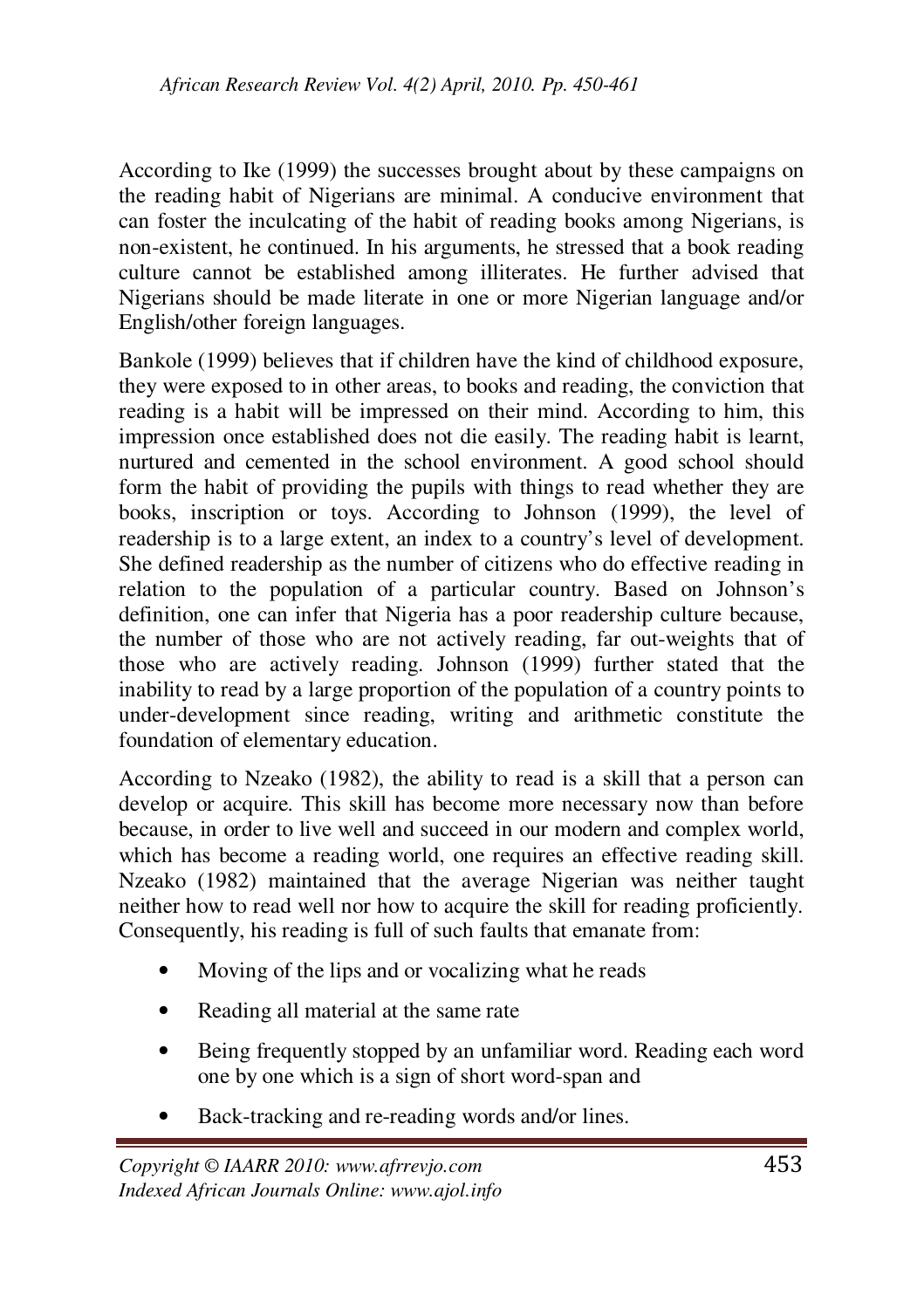*Poor Reading Culture: A Barrier to Students' Patronage of Libraries…*

All these are practices that both slow down one's reading speed and hinder comprehension.

Holte, (1998) indicated that, over 180 researcher studies to date have proven that phonics is the best way to teach reading to all students. It has also been shown that phonics is the only way to teach reading to all youths with learning difficulties such as dyslexia (difficulty in learning to read due to one or more information processing problems such as visual perceptual or auditory perceptual deficits).

Reading like writing is simply "talking on paper". Children learn to talk by imitating sounds and then combining the sounds to form words. Also, the human brain is programmed, and made to learn the same way they learn to talk.

Whilst there are about one million words in English, there are only 44 sounds. It is easier to memorize 44 sounds than to memorize hundreds of thousand of words (whole-word approach). Learning to read using the wholeword approach is not the best way to learn because it teaches through memorization of word pictures and guessing. Countries that use the phonetic language, like in the English Language should employ phonic (the study of the sounds of speech) in teaching how to read. For children, phonic is a very vital tool in teaching to read because it teaches children to read the same way they learnt to talk.

According to Yilmaz (2000), people who do not learn to read through an intensive phonic programme often have one or more of the following symptoms:

- Below grade level reading achievement
- Slow reading
- Poor comprehension
- Fatigue after reading only for a short while
- Poor spelling skills
- Lack of enjoyment from reading

According to Ilegogie (2005), reading helps in the development of one's communications skills and intellect. Development through reading is more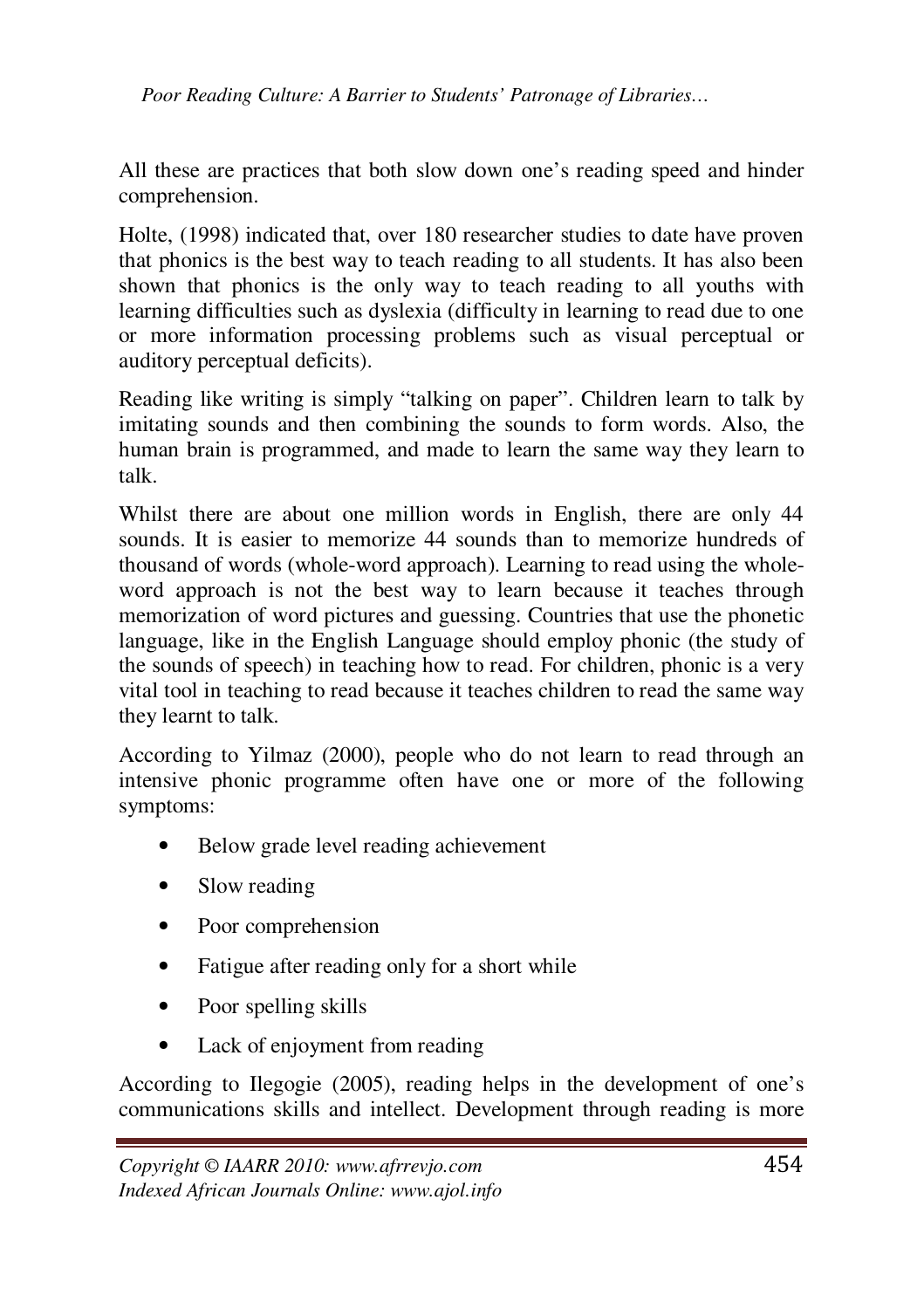progress engendering, lasting, effective and beneficent to mankind when held in the reading culture. To Holte (1998), the importance of reading is essential to full participation in modern society because it adds value to life and provides access to culture and cultural heritage. Reading empowers, and emancipates citizens, and brings people together. It can be thought as a factor, which has important role to play in fulfilling the multicultural structure of our country.

Iheanacho (2007) opined that a healthy reading culture has a pivotal role to play in the social, economic and technological development of any country. Reading is a very essential commodity in the task of nation building. It is a main political weapon in the development of any nation. Development countries of the world were able to attain that height because, at a point in their history, they were able to give themselves too much reading and research. Countries like Japan, America, and Britain etc. took to reading and research to achieve technological breakthroughs. Most developing countries do not have a healthy reading culture hence they lack substantial information that could be utilized for national development. If these countries can reorientate their citizens to have a change of attitude towards reading as well as research we can be rest assured that it is just a matter of time before the dividends of an informed people will began to manifest in such countries.

#### **Research Methods**

A survey method was used to gather information on poor reading culture. A barrier to students' patronage of selected secondary school libraries in Ado – Ekiti Local Government Area of Ekiti State. Twenty secondary schools were selected to reflect the categories of schools in the Local Government Area as follows:

- (a) Government owned public junior secondary schools.
- (b) Government owned public senior secondary schools.
- (c) Private fee paying secondary schools.

Data was collected from the schools by means of questionnaires and interviews.

The questions asked are as follows:

- 1. Does your school have a library of its own?
- 2. Is the library being consulted by students?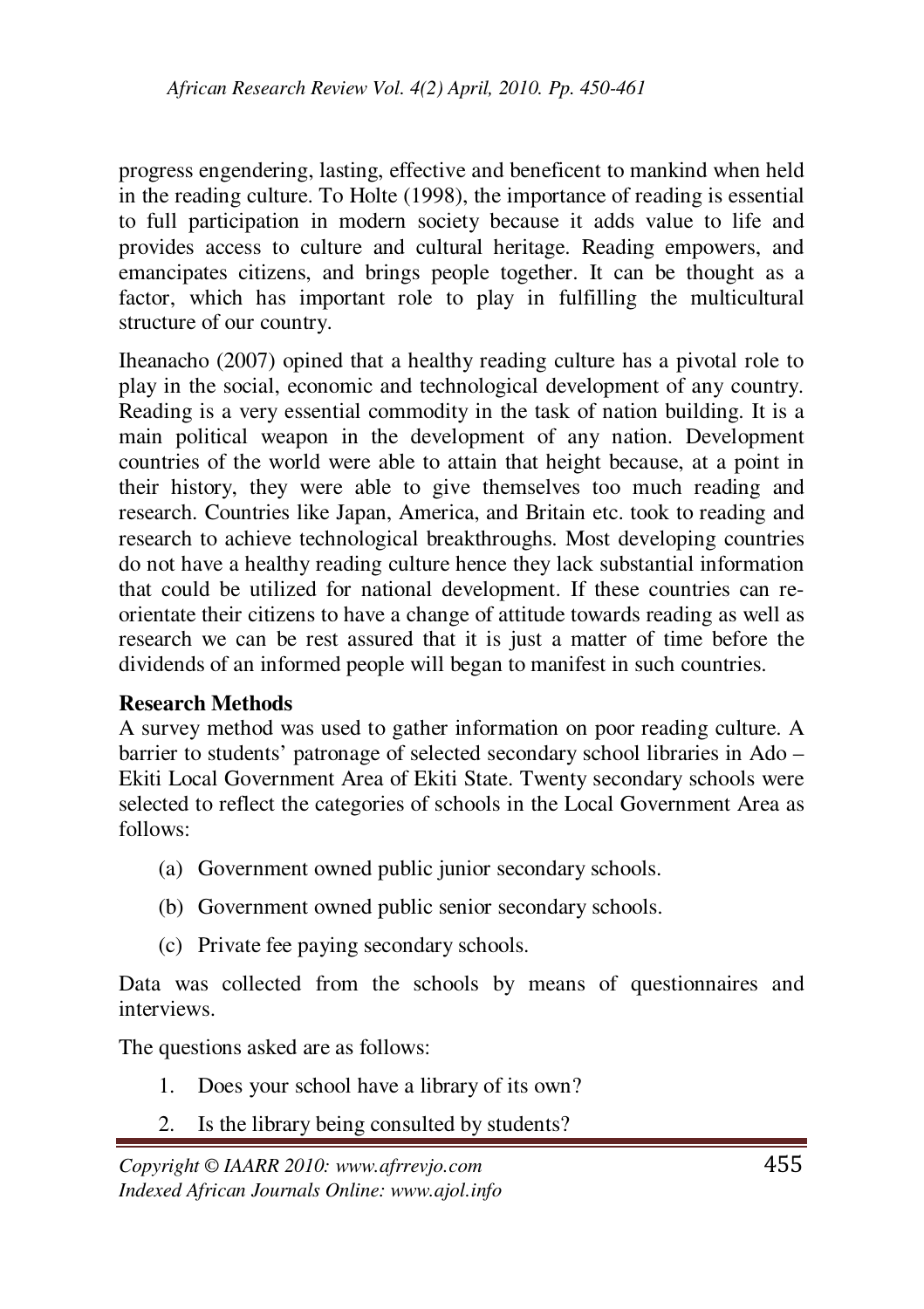- 3. How often do you visit the library and for what purpose?
- 4. Do you have a professional librarian?
- 5. If yes, what is his designation?
- 6. Why do you think the reading culture of students is poor today?
- 7. Is your library having relevant and up to date materials?

A total of 200 copies of questionnaire were distributed to the respondents randomly selected in schools under study. The response rate of 200 (100%) was high because the questionnaire were personally administered and collected. To supplement the data gathered by questionnaire, the researcher also used interview technique. The data collected was analyzed by means of tables, frequency count and percentages.

# **Data Analysis and Finding**

200 questionnaires were administered to the respondents. The questionnaires were analyzed using frequency counts which employs the use of percentages and tables.

# **Results**

The results for this study are presented in Tables 1-7

Table 1 gives the total number of secondary schools in Ado Ekiti Local Government.

Table 2 gives the type of schools used in the sample.

Table 3 shows the distribution of respondents based on sex. It shows that 120 (60%) of the respondents are male while 80 (40%) are female.

Table 4 shows the availability of libraries in the schools.

Table 5 revealed the various purposes for students' patronage of their respective libraries. Top on the respondents view is reading of story books. This shows that students do not patronize the library for serious academic purpose. Borrowing of textbook for their academic pursuit is 80 (40%). This percentage is very low.

Table 6 shows the causes of poor reading culture of students in secondary schools. Computers and other media have affected reading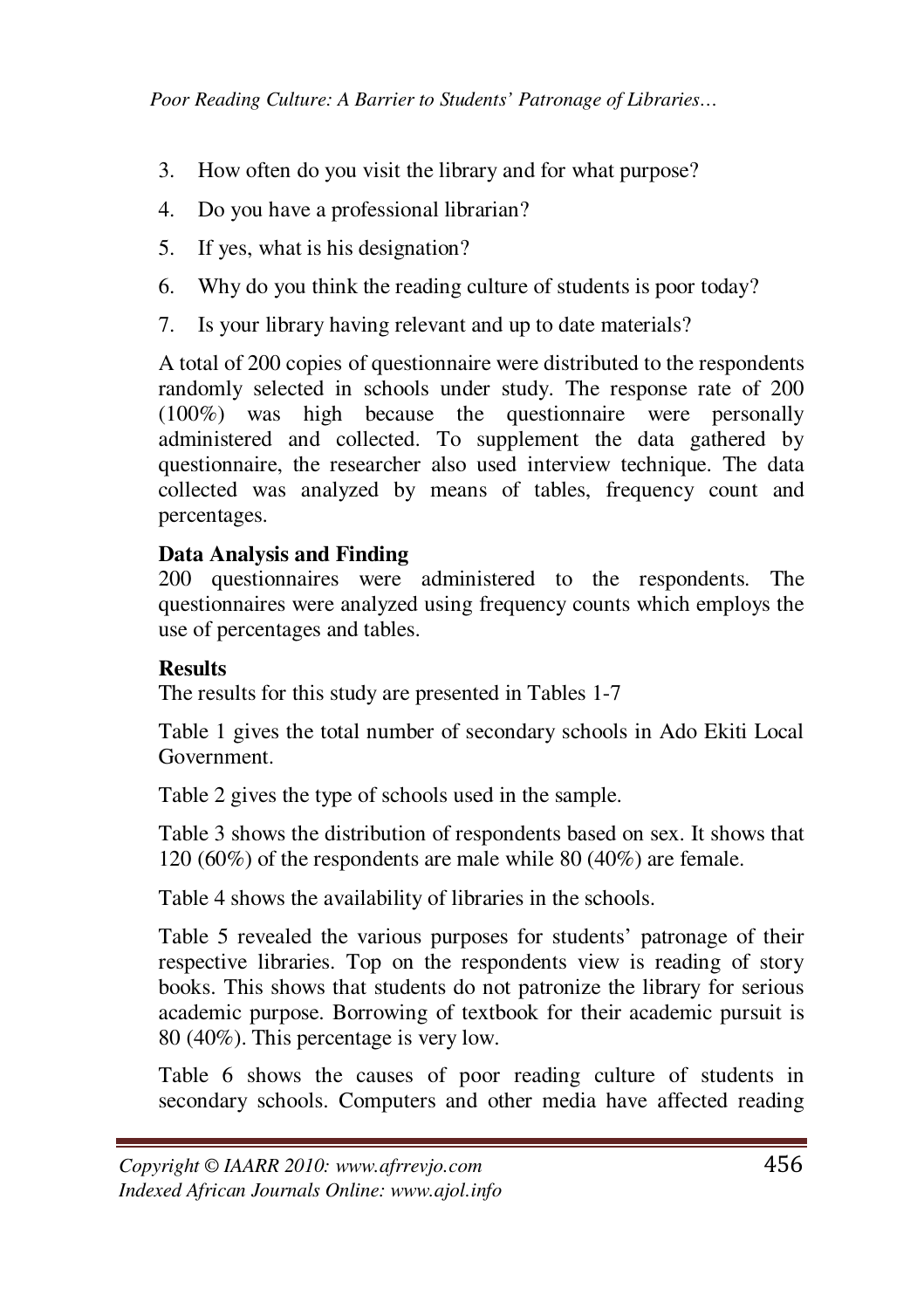culture was the highest on the respondents view with 200 (100%). This is so because of advancement in technology which makes it easy for students to watch certain literature like Maebeth on the internet, video etc. This makes it difficult for lazy students to read. 186 (93%) of the respondents revealed that societal demand for materialism is a cause of poor reading culture. Of particular note is 160(80%) of respondents view that poor educational system is a major cause of poor reading culture of secondary school student. This is in line with Oyeyemi (2005) who attested to this attribution of poor readership habit to our poor educational system.

Table 7 shows the respondent's observation on reasons why secondary school students do not visit the library to read. Majority of the respondents revealed that materials are not available 190 (95%), and that materials are not organized 190 (95%). However, 185 (90%) declared that school librarians are not readily available.

The above observation give credence to the fact that most of the libraries we have in Nigerian are not well stocked enough to satisfy the information needs of clientele. It is sad to note that most secondary school libraries do not have relevant information materials for students to read.

#### **Discussion**

As have been shown in this paper, Nigerian secondary school students do not have a healthy reading culture. The situation deserves necessary attention and improvement to enhance their well being and contribution to the development of the society. The task no doubt is very challenging as it involves the entire nation with a comprehensive approach that will be far reaching and sustainable for the educational progress of the students.

#### **Conclusion and Recommendation**

It is pertinent to note that because of the vital role that libraries play in the enhancement of reading culture of secondary school students, the researcher suggests that libraries should be incorporated in all secondary schools in Nigeria with books and non-book materials especially audio- visual materials. Professional librarians should be employed. It is disheartening that none of the secondary schools surveyed has professional librarian. A professional person is essential to a good library programme. He is the innovator, coordinator and catalyst of many programmes.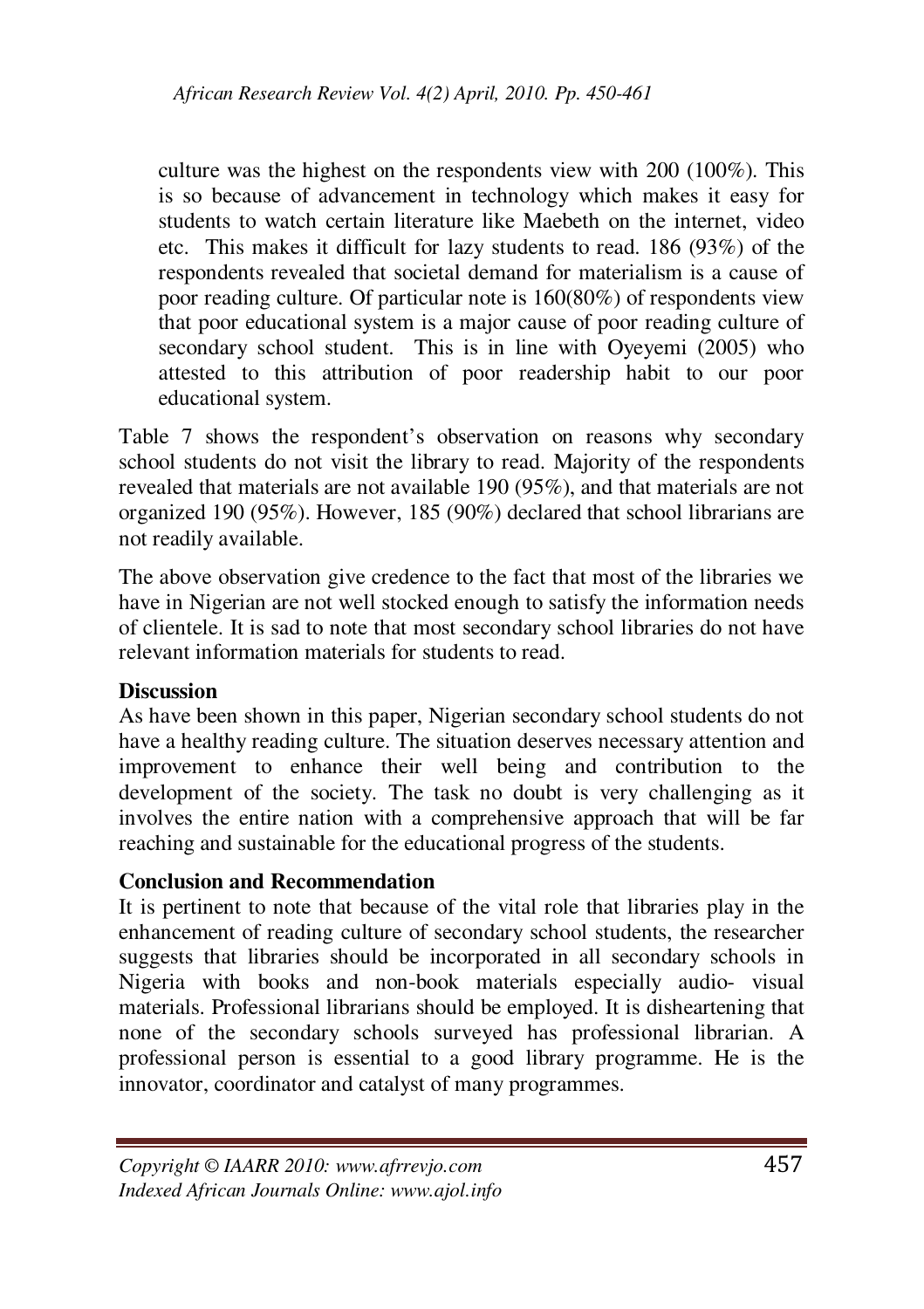Funding of school libraries should be done by the Federal Government and should be in a separate vote. The outdated books can therefore be replaced with new one. Journals should also be bought from the separate vote.

Government should stop lukewarm attitude to education in order to promote reading culture of the children. Government should organize various courses, workshops and conferences to sell the noble idea of good reading culture to students and all stake holders in the educational system. Where the above steps are taken and implanted with all sense of seriousness and commitment, the reading culture of our secondary school students will definitely improve.

### **References**

- Akinbola, I.B (2007) "Poor Reading culture a barrier to the study of literature in Nigerian secondary schools" *REFA. Vol. 6* (1) pg 89.
- Bankole, S.B. (1999), "Enhancement the reading culture in Nigeria", Paper Presented in a Symposium during the National Reading week bythe National Library of Nigeria, Abuja. Pg.113 – 125.
- Bullient, Yilmaz (2000), "Reading and Library Usage Habit of the students whose Mother Tongue is Turkish in Vienna", Austria 661FLA Council and general Conference, August 13-15<sup>th</sup>.
- Holte, Marieke sander-Ten (1998), "Creating an Optimum Reading Culture in the Low Countries". The Role Stitching lezen. 64<sup>th</sup> IFLA General Conference August  $16<sup>th</sup> - 21$ .
- Ike, Chukwemeka (1999), "Creating an effective Environment for reading in Nigeria. National Reading Week", paper Presented at Symposium Organized by national Library of Nigeria Abuja February  $22<sup>nd</sup> - 26<sup>th</sup>$ pg. 83-95.
- Iheanachi (2007) "Improving the Reading culture for the National Youth: Challenges for the National Library of Nigeria". JOSSAN vol. 1(1) pg. 36.
- Ilogogie, Peter (2005), "Me and My Books", Daily Sun, Tuesday June 7<sup>th</sup>, pg. 33.
- Johnson (prof) Stella M.A. (1999), "Strategies to Create Effective Reading Environment for Nigerians. *National Reading Week.* Paper presented at the Symposium organized by National Library of NigeriaAbuja, February 22-26. pg. 152-179.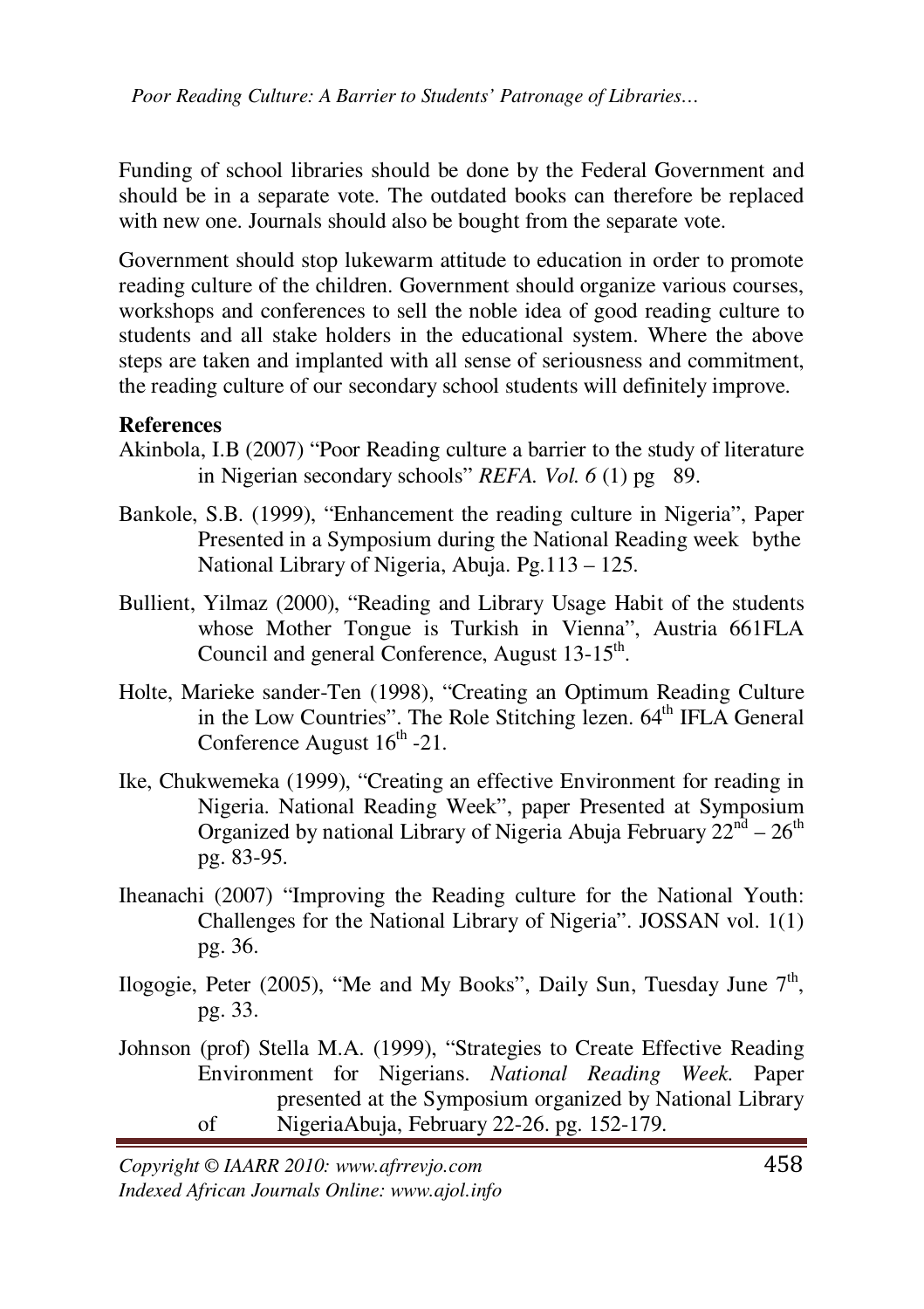Nzeako, (1982), "The Origin of the problem of Reading and its Effect. Oyeyemi, Bode (2005, "Me and My Books", *Daily Sun,* Tuesday June  $14<sup>th</sup>$ , pg. 30.

**Table 1:** Total No of Secondary Schools in Ado Local Government Area

| School Type                                                         | No of school |
|---------------------------------------------------------------------|--------------|
| Government owned junior secondary schools (J.S.S.)<br>public school |              |
| Government owned senior secondary schools (S.S.S)<br>public school  |              |
| Private fee paying secondary school                                 |              |
| Total                                                               |              |

#### **Table 2:** Type of Schools in the Sample

| School Type                                                              | No<br>οf | of<br>student<br>No. | No.<br>teachers<br>of |
|--------------------------------------------------------------------------|----------|----------------------|-----------------------|
|                                                                          | school   | respondent           | respondents           |
| Government owned Junior<br>secondary school (J.S.S.)<br>public schools   | 5        | 40                   | 10                    |
| Government owned<br>senior<br>secondary schools (S.S.S)<br>public school |          | 40                   | 10                    |
| Private fee paying secondary<br>schools                                  | 10       | 80                   | 20                    |
| Total                                                                    | 20       | 160                  | 40                    |

Total No of respondents: 200.

#### **Table 3: Respondents Distribution on Sex**

| Sex    | No  | $\%$ |
|--------|-----|------|
| Male   | 120 | 60   |
| Female | 80  | 40   |
| Total  | 200 | 100  |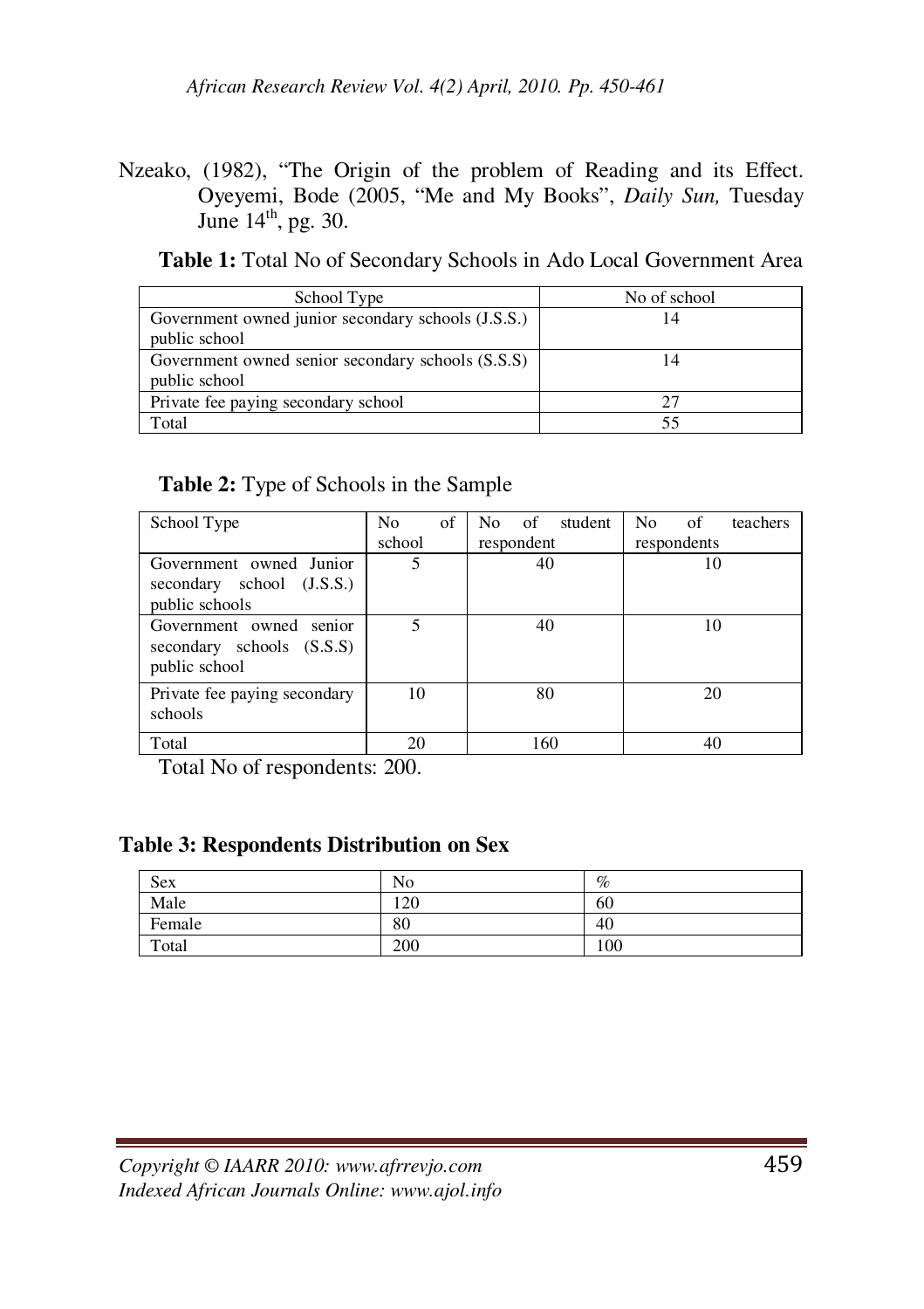| School Type                                                    | No of schools<br>with libraries | $\%$ | school<br>N <sub>0</sub><br>of<br>without libraries | Libraries<br>percentage |
|----------------------------------------------------------------|---------------------------------|------|-----------------------------------------------------|-------------------------|
| Government<br>$\overline{J}$ . S.S.<br>owned<br>public schools | 3                               | 60   | 2                                                   | 40                      |
| Government<br>S.S.S<br>owned<br>public school                  |                                 | 80   |                                                     | 20                      |
| Private<br>fee<br>paying secondary<br>schools                  | 8                               | 80   | $\mathcal{D}$                                       | 20                      |
| Total                                                          | 15                              |      |                                                     |                         |

|  |  | <b>Table 4:</b> Availbale of Libraries in the Schools |  |  |  |
|--|--|-------------------------------------------------------|--|--|--|
|--|--|-------------------------------------------------------|--|--|--|

#### **Table 5:** Purpose for Which Students Use the Library

| which<br>for<br>Purpose  | Respondents<br>No<br>of |    |
|--------------------------|-------------------------|----|
| students use the library | (Frequency)             |    |
| To borrow textbook       | 80                      |    |
| To study class work      | 70                      | 35 |
| To read story books      | 170                     | 85 |
| To write personal note   | 100                     | 50 |
| For relaxation           | 20                      |    |

#### **Table 6: Causes of Poor Reading Culture of Students in Secondary Schools**

| Causes                           | respondents<br>N <sub>0</sub><br>οf | $\%$ |
|----------------------------------|-------------------------------------|------|
|                                  | (frequency)                         |      |
| Harsh economic reality           | 185                                 | 92.5 |
| Poor educational system          | 160                                 | 80   |
| Computers and other media have   | 200                                 | 100  |
| affected reading culture         |                                     |      |
| Materials in<br>libraries<br>are | 170                                 | 85   |
| inadequate                       |                                     |      |
| of<br>teaching<br>Poor method    | 178                                 | 89   |
| "reading"                        |                                     |      |
| Societal demand for materialism  | 186                                 | 93   |
| Laziness on part of students     | 180                                 | 90   |
| Problem of awareness of the need | 182                                 | 91   |
| to read                          |                                     |      |
| Negative attitude of parents     | 178                                 | 89   |

*Copyright © IAARR 2010: www.afrrevjo.com* 460 *Indexed African Journals Online: www.ajol.info*